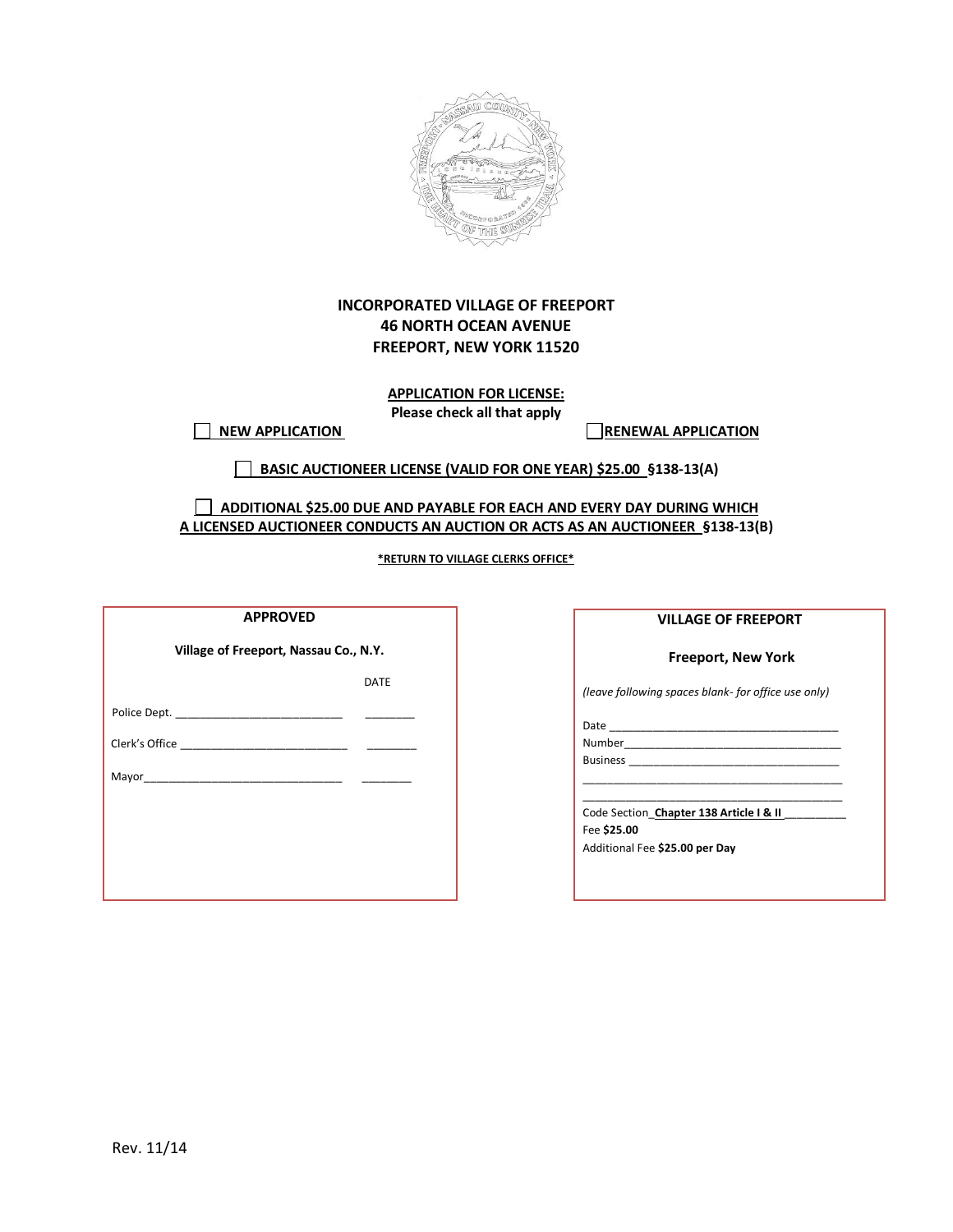# **To: The Village Clerk, Village of Freeport, 46 North Ocean Avenue, Freeport, NY 11520**

**I (We) hereby apply for a license to engage in the business as an Auctioneer**

|     | <b>PLEASE PRINT OR TYPE</b>                                                                                                                                                                            |                                                                                                                                                                                                                                |  |  |
|-----|--------------------------------------------------------------------------------------------------------------------------------------------------------------------------------------------------------|--------------------------------------------------------------------------------------------------------------------------------------------------------------------------------------------------------------------------------|--|--|
| 1.  |                                                                                                                                                                                                        |                                                                                                                                                                                                                                |  |  |
| 2.  |                                                                                                                                                                                                        |                                                                                                                                                                                                                                |  |  |
| 3.  |                                                                                                                                                                                                        |                                                                                                                                                                                                                                |  |  |
| 4.  |                                                                                                                                                                                                        |                                                                                                                                                                                                                                |  |  |
| 5.  |                                                                                                                                                                                                        |                                                                                                                                                                                                                                |  |  |
| 6.  |                                                                                                                                                                                                        |                                                                                                                                                                                                                                |  |  |
| 7.  |                                                                                                                                                                                                        |                                                                                                                                                                                                                                |  |  |
| 8.  |                                                                                                                                                                                                        | Date of Birth: with a state of the state of the state of the state of the state of the state of the state of the state of the state of the state of the state of the state of the state of the state of the state of the state |  |  |
| 9.  |                                                                                                                                                                                                        | Place of Birth: The contract of the contract of the contract of the contract of the contract of the contract of the contract of the contract of the contract of the contract of the contract of the contract of the contract o |  |  |
|     |                                                                                                                                                                                                        |                                                                                                                                                                                                                                |  |  |
|     |                                                                                                                                                                                                        |                                                                                                                                                                                                                                |  |  |
|     |                                                                                                                                                                                                        |                                                                                                                                                                                                                                |  |  |
|     |                                                                                                                                                                                                        |                                                                                                                                                                                                                                |  |  |
|     |                                                                                                                                                                                                        |                                                                                                                                                                                                                                |  |  |
|     |                                                                                                                                                                                                        | 15. Have you read the Rules and Regulations of Freeport governing the conduct of your business?                                                                                                                                |  |  |
|     | 16. Do you agree to comply with the provisions of Chapter 138, Article I of the Ordinances entitled "Licensing of Business"<br>Article II entitled "Auctioneers", and any other applicable ordinances? |                                                                                                                                                                                                                                |  |  |
|     |                                                                                                                                                                                                        |                                                                                                                                                                                                                                |  |  |
|     |                                                                                                                                                                                                        |                                                                                                                                                                                                                                |  |  |
|     |                                                                                                                                                                                                        | I hereby declare under oath that I fully understand and have answered all of the above questions truthfully.                                                                                                                   |  |  |
|     |                                                                                                                                                                                                        |                                                                                                                                                                                                                                |  |  |
|     | State of New York)                                                                                                                                                                                     | Sworn to before me this _____________ day                                                                                                                                                                                      |  |  |
| :SS |                                                                                                                                                                                                        | Of 201 .                                                                                                                                                                                                                       |  |  |
|     | County of Nassau)                                                                                                                                                                                      |                                                                                                                                                                                                                                |  |  |
|     |                                                                                                                                                                                                        |                                                                                                                                                                                                                                |  |  |
|     |                                                                                                                                                                                                        | Notary                                                                                                                                                                                                                         |  |  |

*Village of Freeport, NY*